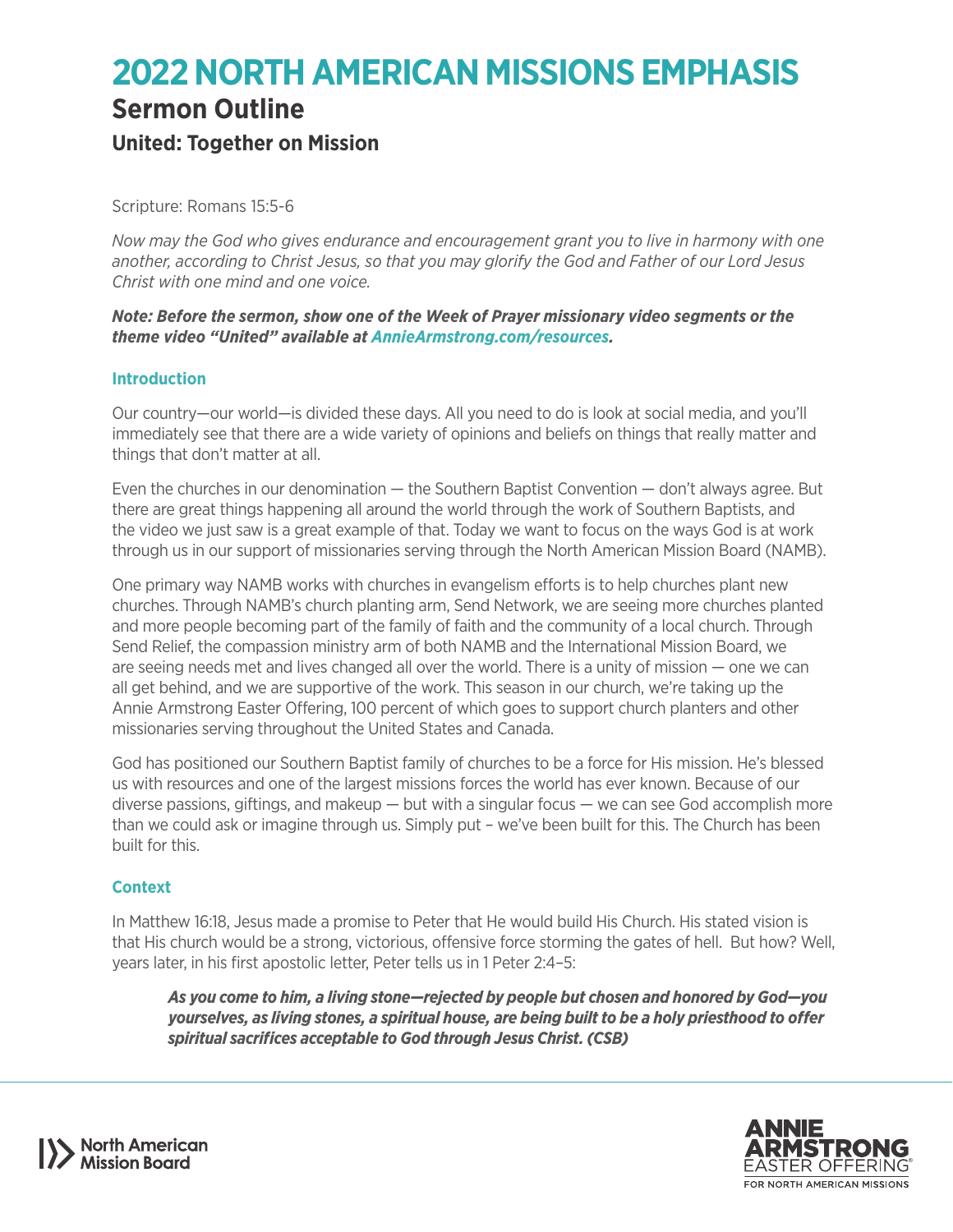Jesus told Peter, the little stone, that He, the cornerstone, would build His church from living stones. Jesus is building His church by taking us, His disciples, and continually building us together into a new house: a spiritual house, a holy house, a house with outward purpose. Upon the foundation of His character and finished work, He's building us to be a better priesthood that offers better sacrifices, a people who belong wholly to Him. He's building us to be a new kind of people with a new, focused mission: proclaiming His goodness, grace and mercy to the those who are not His so they might become His.

The mission field is huge, and the opportunity is ripe. And as Southern Baptists, we are joining Jesus in His work of building His Church. We pray to see every Christian pursue their unreached family members, friends, coworkers and neighbors to share the hope of the gospel through evangelism. We desire to see needs met and lives changed through compassion ministry. And we want to see churches planted everywhere for everyone with Christ as the Cornerstone: churches that live, love and serve like Christ—churches that bring glory to Christ.

But more important than what we want is what God wants. Which is why our focal verse, Romans 15:5-6, is such a timely call for us this year to unite as we enter the season of giving to our North American missions work.

Rome was a city of greatest influence and potential. What happened in Rome was literally transported around the world. Rome was upstream and everything flowed downstream. If the gospel got a hold of Rome, the gospel would transform the world. Even though Paul hadn't planted the church—nor had he even visited the city—he felt the urgency to write his letter to the church in Rome. In it, he begins with his declaration in chapter 1, verse 16: that the gospel is the power of God unto salvation for all who believe. Then for 11 chapters, Paul walks through probably the most thorough explanation of what God has done for sinners in Christ Jesus in all the Scriptures. In chapter 12, he begins calling his listeners to action, laying out how the gospel should transform our relationship with God, our relationships with one another and our relationship with the outside world.

And before he closes this letter, Paul, the master vision caster, inserts what could almost be described as a parenthetical prayer. He says:

#### *Now may the God who gives endurance and encouragement grant you to live in harmony with one another, according to Christ Jesus, so that you may glorify the God and Father of our Lord Jesus Christ with one mind and one voice. (Romans 15:5-6, CSB)*

In order to understand what Paul is saying, or better yet, praying, I believe it's best to look at the text backward. In doing so, Paul lays out three foundational truths.

#### **Three Foundational Truths:**

- 1. God desires to get glory through us! (verse 6)
	- Think Matthew 5 and the city on a hill.
- 2. God has designed it so that we can glorify Him together (verse 6 "with one voice")
	- Again, the picture of living stones being built together.
- 3. Giving God glory together requires harmony (verse 5)



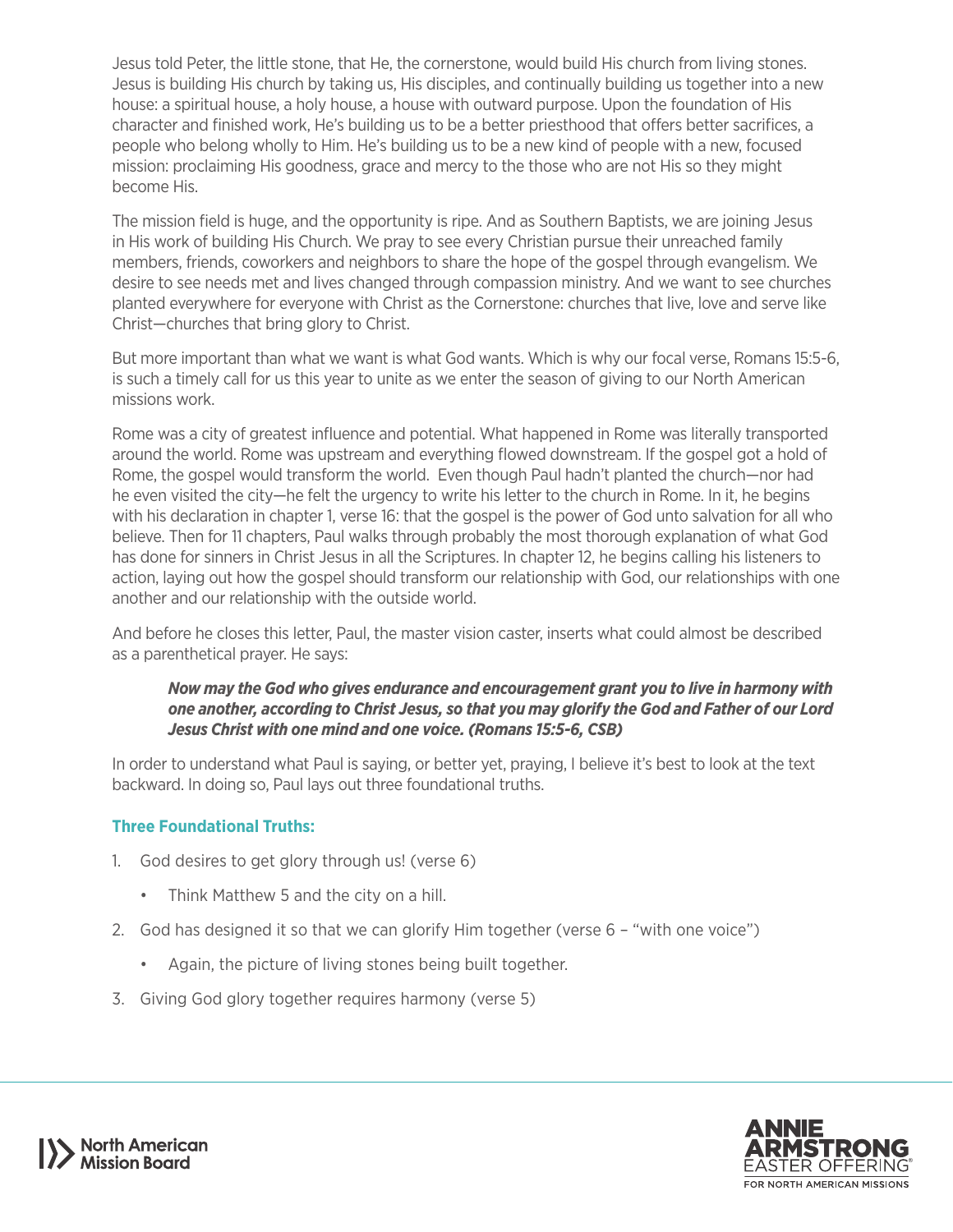#### **What is harmony?**

The word that Paul uses for harmony literally means, "like-minded," "of the same mind," or "singleminded." But Paul gives us a qualifier. Paul isn't asking God to just give us ANY like-mindedness. He says this single-mindedness is "according to Christ Jesus." Paul is praying that God would give His church a unified, single-mindedness and that it would be the mind of Christ.

Well, what do we know about the mind of Christ? When I think about the mind of Christ, I can't help but think about His last recorded words in the Gospels and in Acts. In Matthew 28:18-20, Jesus told His disciples that because of and under His authority, they were to go make disciples of all nations. He told them to baptize people into a new identity and teach them to obey Him in every area of life. And in Acts 1:8, Jesus told His disciples to wait until the promised Holy Spirit came and filled them, because they were going to be His witnesses to the end of the earth.

Based on these verses and all that we read in the New Testament, what is the mind of Christ? It's the Great Commission: men and women, boys and girls hearing, believing and obeying the gospel. It is disciples being made and those disciples making more disciples until the knowledge of the glory of the Lord covers the earth like the waters cover the sea. All of our missionaries in North America are united in their focus on the Great Commission. Being a missionary is living a life of sacrifice and experiencing the challenges of culture and division. Just like us, they can become distracted to stray off course and we need to pray for them and encourage them to stay the course.

So, how do we get this sort of harmony that comes with having the mind of Christ and the focus on the Great Commission? What does it require?

1. Harmony requires endurance

The word Paul uses here means "patient continuance." It is the characteristic of someone not deterred from their intentional purpose even in the face of the worst trials and most difficult suffering. Having a single-mindedness for the Great Commission is hard for us because we are pulled in so many different directions. How do we keep the main thing the main thing when the needs of others, the expectations of our community and our own hearts clamor for other things?

2. Harmony requires encouragement

The word *encouragement* is best understood by breaking down the English word into two parts: en-courage. It means to fill with courage. Endurance, or as Eugene Peterson has said, "Long obedience in the same direction," requires courage.

And here's the good news! God will provide both of these! Paul doesn't tell us we have to muster them up from within ourselves. No, God is the God of endurance. He's the God of encouragement. In fact, the word Paul uses for encouragement is built from the root word "parakaleo." It literally means "to call near." How does the God of encouragement fill us with courage and endurance? He draws us near to Himself! He promises to be with us!

Again, who does that sound like? That sounds like Christ who said at the end of the Great Commission: "I am with you always, to the end of the age." God has promised us Himself. He's promised that He is the God of endurance. He's the God of encouragement. And He wants for us to glorify Him with one voice. So how do we tap into this? Where do we start?